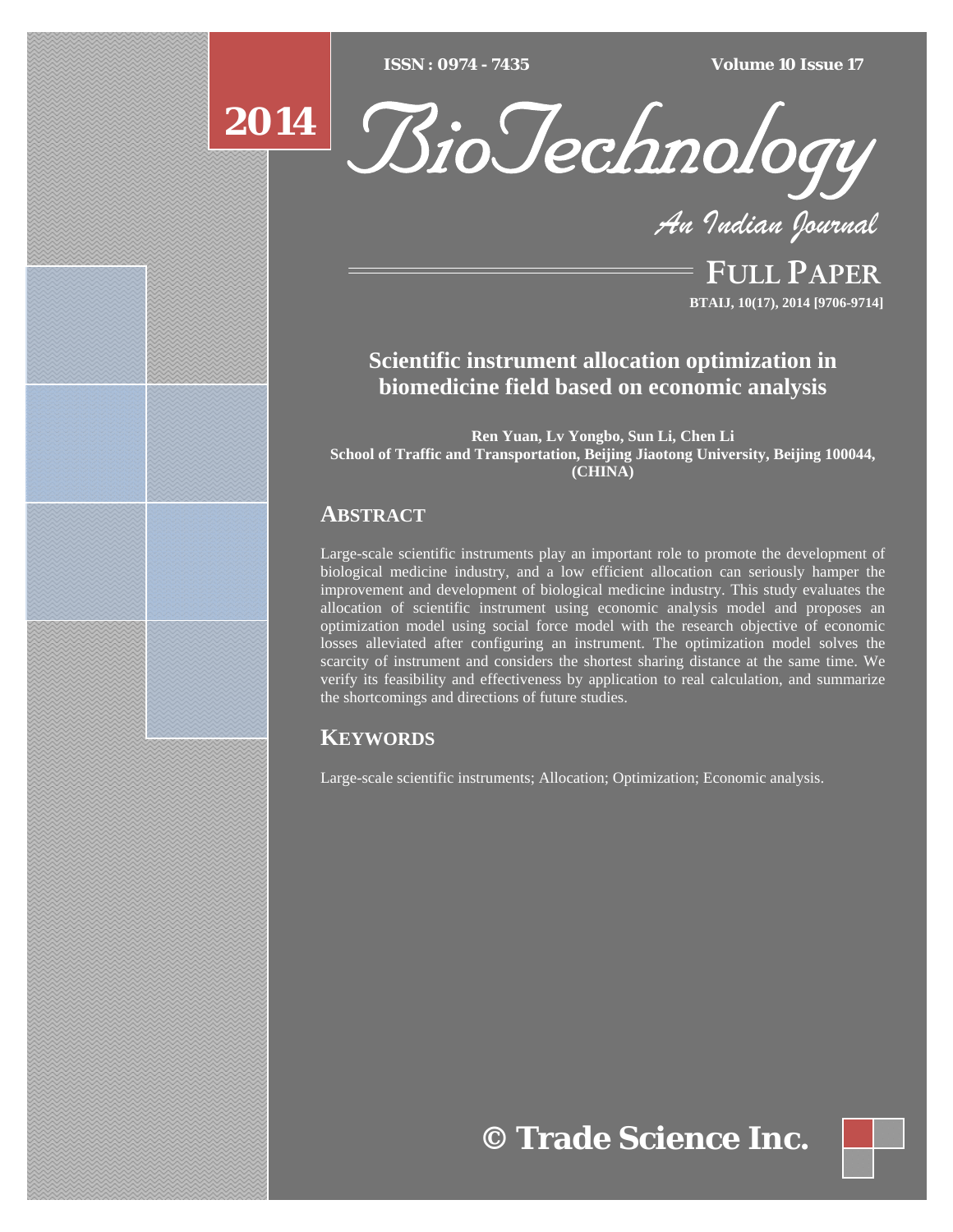#### **INTRODUCTION**

 Biomedicine industry is a sunrise industry with promising future. And China is a big competitor in this area. Recent years, Chinese government encourages and strongly supports the biomedicine enterprises to inventnew products. All of these innovation activities need a large number of scientific experiments. According to the rough estimation, there are nearly 9500 sets of scientific instrumentswhose unit cost over ¥500,000. And the total cost of these instrumentsis more than 12 billion. But the government always focuses on ROI of the instrument investment, ignores the management of these instruments. For instance, some of them are overburdened, and some of them are left unused. National ministry of science and technology and ministry of finance have noticed the unreasonable allocation of the scientific instruments. In 2008, they carried out an investigation about the usage of large-scale scientific instruments, experiment labs and biological species resources in the colleges and government owned research institutes**[1]**. Based on the research, the large-scale scientific instrument's utilization and sharing status report was published. This paper analyzed the instruments allocation in China from economic perspective. Then proposed an instrument allocation plan based on this analysis result. This plan aims to make the instruments allocation more reasonable.

### **OVERVIEW OF SCIENTIFIC INSTRUMENT IN BIOMEDICINE FIELD**

#### **Definition of biomedicine**

 Generalized biomedicine refers to the technology of combining modern biotechnology with various forms of research, development and production of new drugs and with the diagnosis, prevention and treatment of various diseases**[2]**. The narrow sense of biomedicine refers firstly to researching and developing new vaccine, diagnosis reagent and biotechnology drugs to prevent, diagnosis and treat diseases, which serious threat to human life and health, such as malignant tumor, cerebrovascular disease, nervous system disease, digestive system disease, AIDS and HIV under the background of life science and biotechnology stepping into the genome era; secondly to developing new formulations of existing biotechnology products, including paint, suppository, aerosol, drops and so on; thirdly to identifying and researching new drug, target gene or target protein, using the method of functional genetics; lastly to new process and technology of constructing new strains or producing strains of new antibiotics, vitamins, amino acids and other products to improve the fermentation level and reduce consumption using recombinant DNA technology and protoplast fusion technique**[3]**. Study on the biomedicine field in this paper is generalized, so the scientific instruments in biomedicine field refer to the instruments used to research and develop new drugs by using biotechnology. This paper mainly study the scientific instruments used in biomedicine area whose value is more than ¥500,000.

#### **Development of biomedicine**

 Modern biotechnology originated in America. It is the first country to research and develop new drugs using biotechnology. In 1971, the world's first biopharmaceutical company was born in America. The company has officially put more than 40 bioengineering drugs on the market, which are widely used in treating cancer, anemia, hepatitis, heart failure and other major diseases. Japan developed a "biological industry country" strategy, thus have certain achievements in biotechnology field. Indian government established a special department to support biotechnology and planned to use \$65,000,000 each year for biotechnology researches**[4]**.

 Although research and development of biomedicine starts relatively late in China that the China food and drug administration (CFDA) approved the first domestic genetic engineering drug at 1989, biomedicine industry got a rapid development which should credit to good national industrial policy. The biomedicine industry has served as a new core industry and China has become the world's fifth largest biopharmaceutical market, showing rapid growth.

 With the development of biomedicine, the world is paying more and more attention to the field. Every country is increasing the support to biomedicine and invests large amount of money to purchase instruments in biomedicine field for scientific researches. So, how to make the most effective use of funding to allocate instruments is abig problem for government. This paper will, from the economic perspective, provide a more reasonable allocation of scientific instruments in biomedicine areato the government.

#### **The importance of scientific instrument for the biomedicine development**

 Practice is the sole criterion for testing truth. Any research needs a lot of experiments to get a trustable result. The advent of a new type of drug has to pass multiple clinical examinations before being recognized. During the clinical trial process, scientific instruments, used to analysis the effectiveness and stability of drugs, are indispensable. For more than a century, 90.0% of the biomedical award' achievements in the Nobel science prize are completed with a variety of advanced scientific instruments<sup>[5]</sup>. So find out how to allocate the scientific instruments more reasonable is essential in the development of biomedicine.

#### **ECONOMIC ANALYSIS OF THE SCIENTIFIC INSTRUMENT LAYOUT IN BIOMEDICINE FIELD**

#### **Layout analysis of scientific instruments in Chinese biomedicine field**

 In 2012, in Chinese biomedicine field, the average annual valid working time of scientific instruments was 1143 hours and the utilization rate of these instruments was 81.6%, while the average rating working time is 1400 hours. Although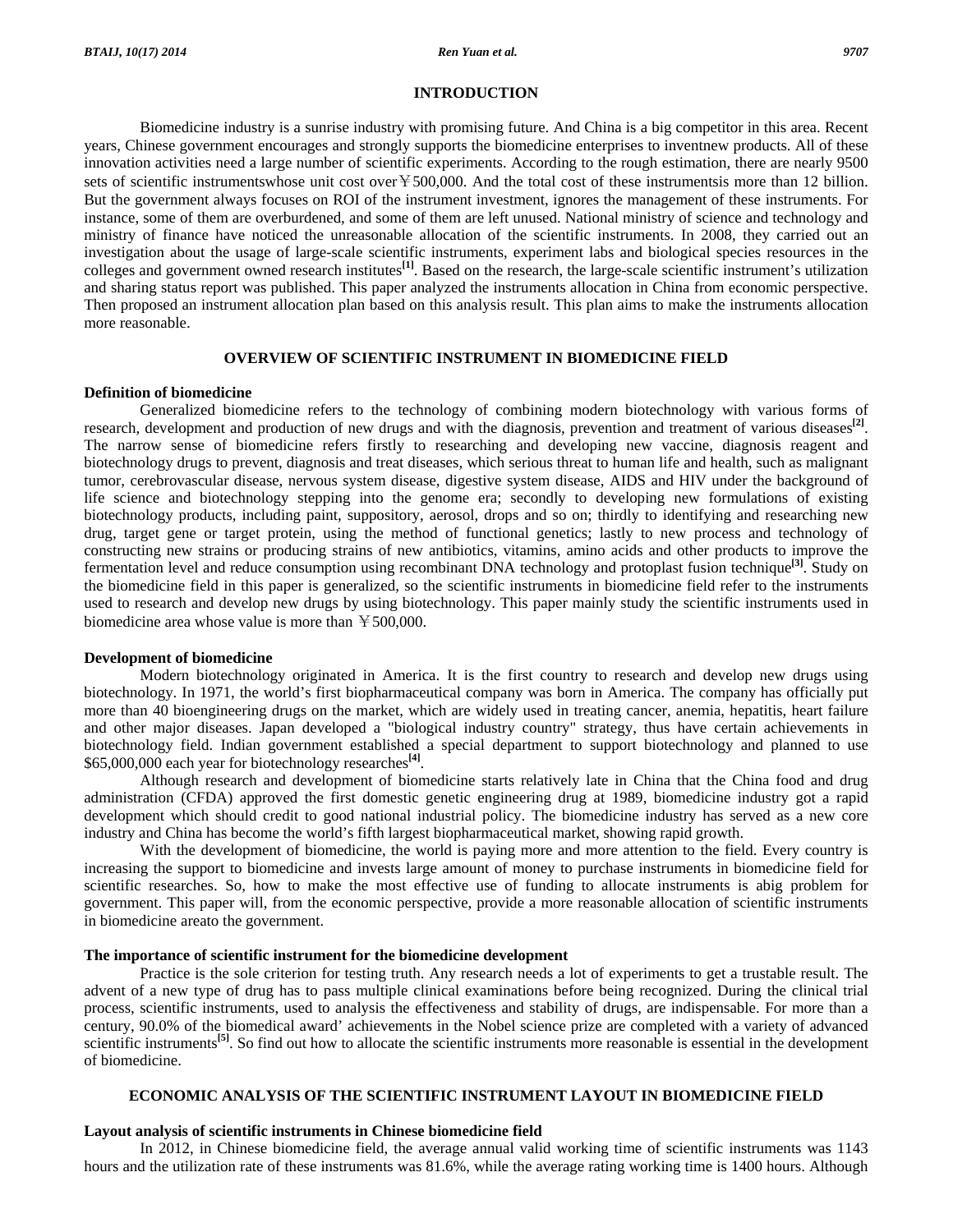the overall utilization rate was acceptable, there were big variations between different regions. The utilization rate reached 140% in some areas while some were less than 50%. The irrational allocation mainly includes over-disposition and underdisposition.

 Over-disposition refers to a region which has more instruments than demand, mainly presented as low utilization rate of equipment. There are three causes of the over-disposition of scientific instruments in Chinese biomedicine field. The first is investing without a good justification. The existing instruments can meet the requirements, but continuouslybuy new instrument without enough investigation. The second is a duplicated application of buying new instruments. Some research institutions often submit one more application for the scientific instrument, which lead to over-disposition in Chinese biomedicine field. The last is the old-fashioned ideas of scientific instrument sharing system in Chinese biomedicine field. Organizations with scientific instruments often take security measures to avoid open to the public, causing the low sharing level of scientific instrument in Chinese biomedicine field.

 Under-disposition refers to a region whose instruments can't meet the requirements, mainly presented as exceeded utilization rate. The under-disposition of scientific instrument in Chinese biomedicine field is caused by the backward economic development and under developed scientific research ability at the same time. The less scientific research projects meansthe less admissions of configuring new scientific instruments. This is a vicious circle. So we must consider how to balance the instruments allocation in regions with different economic development status. The objective is to allow each region developing with similar speed.

#### **Justification of the scientific instruments allocation rationality**

 Since 1980s, performance indicators have been taken to evaluate the large-scale scientific instruments in colleges and universities in the Western developed countries. The performance evaluation has become an important basis for government funding to universities, but the index system is imperfect in efficiency and benefit of equipment utilization**[6]**. Researches on the effect of science and technology resource allocation in China mainly consider two aspects: allocation efficiency and configuration ability**[7]**. Integrating the researches of evaluation system of large-scale scientific instruments, the author thinks that in the biomedicine field, the most direct indicator which can measure the rationality of scientific instrument number in a region is the utilization rate of this instrument. Region utilization rate of instrument, reflecting the overall utilization degree in this region, is calculated by weighing utilization rate of unit set according to its original value of area ratio. The statistical formula is:

$$
a_i = \sum_{x} \left( \frac{b_i^x}{u} \times \frac{c_i^x}{\sum_{x} c_i^x} \right) \times 100\% \qquad x = 1, 2, \dots, n_i
$$

Where,  $a_i$  is the utilization rate of instrument in region *i*;  $b_i^x$  is the total effective working time of *x*th instrument in region *i*;  $c_i^x$  is the original value of xth instrument in region *i*;  $n_i$  is the existing large-scale scientific instrument number in region  $i$  and  $u$  is the rated working time of scientific instrument in biomedicine field, which is supposed as 1400 hours in this paper.

 Utilization rate of instrument can intuitively reflect the instrument configuration level in this area. Assumed that the rational utilization rate of scientific instrument in biomedicine field is within 0.8-1.2. Under-disposition will be considered when the utilization rate is more than 1.2 and over-disposition will be judged when it is less than 0.8. Furthermore, when the rate is over 2.0, an excessive under-disposition condition would happen, which may seriously affect the scientific research and lead to significant loses. At the same time, an excessive over-disposition may lead to a lot of waste of resources when the rate is under 0.5.

#### **Economic analysis of the irrational scientific instruments allocation**

 Irrational allocation of scientific instruments will bring in economic losses, especially in biomedicine field, with high investment, high risk, better benefits and long cycle characteristics. This session will analysis the losses of irrational instrument allocation qualitatively and propose the calculation method of economic losses quantitatively in biomedicine field.

#### **Economic losses of scientific instrument under-disposition in biomedicine field**

 If the utilization rate of large-scale scientific instrument is under 1.2, it's reasonable or over-disposition. So the number of new instrument need to be allocated is 0. Under-disposition happens when the utilization rate is over 1.2, in this case, the number of additional instrument can be calculated by utilization rate. The calculation formula is:

$$
e_i^1 = \text{int}\left(\frac{a_i u n_i - 1.2u n_i}{u}\right) k_i^1 = \text{int}\left((a_i - 1.2) n_i k_i^1\right)
$$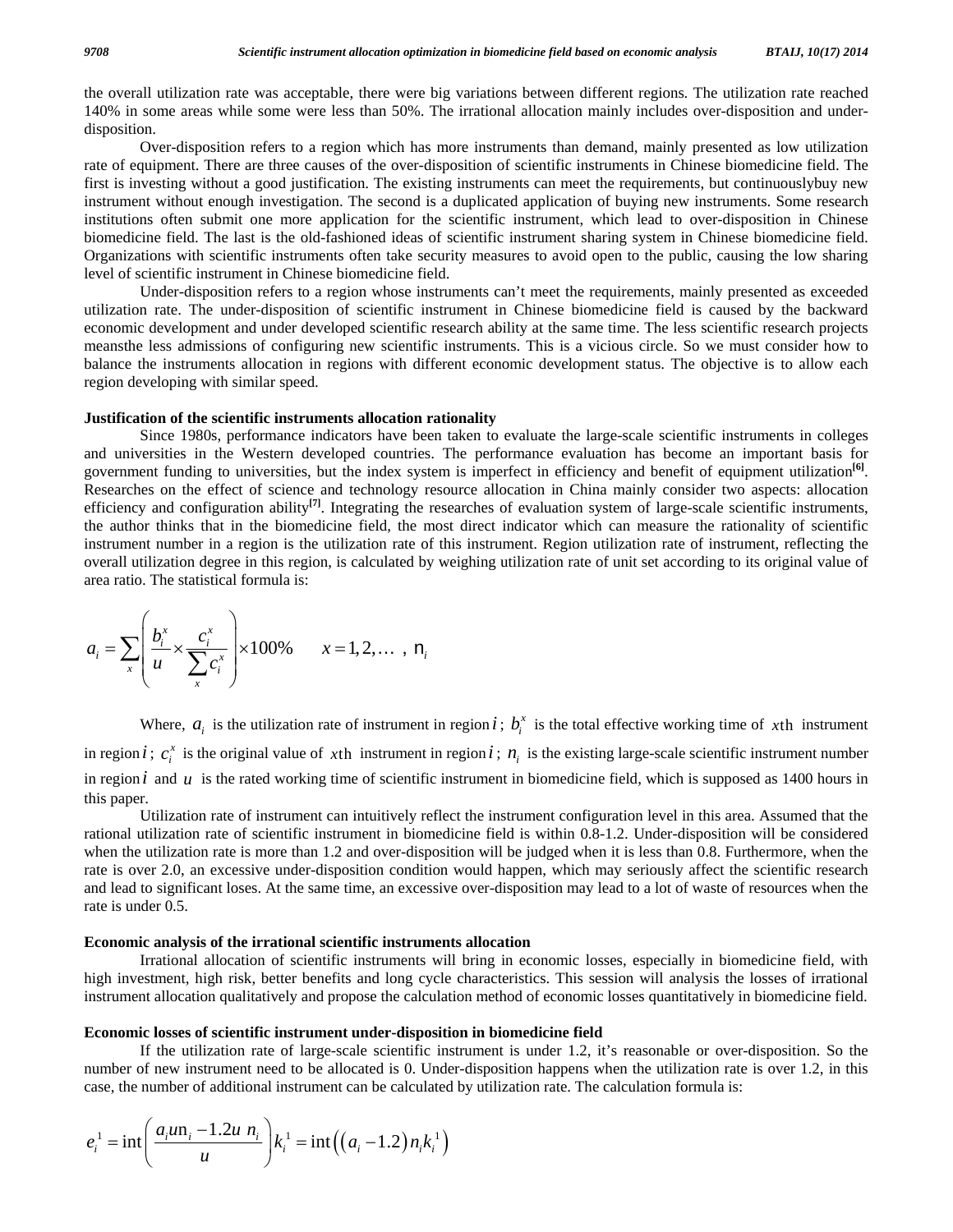Where,  $e_i^1$  which must be an integer, is the requirement of instrument in region *i*;  $k_i^1$  is the judging function of

utilization rate.  $k_i^1 = \begin{cases} 1 & a_i > 1.2 \\ 0 & \text{else} \end{cases}$ 0 else  $k_i^1 = \begin{cases} 1 & a_i > 1.2 \\ 0 & a_i > 1.2 \end{cases}$ 

So the economic losses of large-scale scientific instrument under-disposition is:

$$
f_i^1 = \beta_i^1 e_i^1
$$

Where,  $f_i^1$  is the economic losses of scientific instrument under-disposition in region  $i$ ;  $\beta_i^1$  is the economic losses caused by lack of a scientific instrument in region *i* .

 There are two parts of the damages of large-scale scientific instrument under-disposition. One is the direct economic losses. The other is the potential or indirect losses of science development. In this way, a formula can get.  $\beta_i^1 = (g_i^1 + h_i^1) k_i^1$ , where,  $g_i^1$  is the direct economic losses and  $h_i^1$  is the indirect losses of science development.

 Direct economic losses mainly refers to increased maintenance cost caused by increased wear and tear because of the high instrument utilization rate. Equipment maintenance cost is relevant to instrument utilization rate and original value. So the formula is:  $g_i^1 = \varepsilon_1 (a_i - 1) c_i$ . Where,  $\varepsilon_1$  is a proportional constant, which get 0.2 more reasonable by consulting

experts except some individual areas. And  $c_i$  is the instrument average original value in region  $i$ .

 Indirect losses of science development mainly refers to the great losses caused by having something big in a field but can't obtain the corresponding equipment support. The influence is significant and the losses are unable to be estimated, which may be many times more than purchasing an equipment. So suppose that  $h_i^1 = \mathcal{E}_2 c_i$ , where,  $\mathcal{E}_2$  is a constant generally

more than 1. Normally  $\varepsilon_2$ 0.8  $0.8 < a_i \leq 1.2$ 1.5  $1.2 \le a_i \le 2.0$ 3  $2.0 \le a_i < 3.4$  $\begin{cases} 5 & 3.4 \leq a_i < 6.26 \end{cases}$ *i i i a a*  $\varepsilon_2 = \begin{cases} 3 & 2.0 \le a \end{cases}$  $\begin{cases} 0 & 0.8 < a_i \leq 1 \end{cases}$  $=\begin{cases} 1.5 & 1.2 \le a_i \le 2.0 \\ 3 & 2.0 \le a_i < 3.4 \end{cases}$  except some individual areas.  $\overline{a}$ 

 Unlike other fields, a little bit medicine finding may bring enormous contribution to human life and health in biomedicine field. The economic value is inestimable, so this situation should be avoided when configuring scientific instrument in biomedicine field.

#### **Economic losses of scientific instrument over-disposition in biomedicine field**

 Utilization rate less than 0.8 means instrument over-disposition in biomedicine field. In this situation, the instrument is idle most of the time and the amount of surplus equipment is calculated by utilization rate.

$$
e_i^2 = \text{int}\left(\frac{0.8u n_i - a_i u_n}{u} \times k_i^2\right) = \text{int}\left((0.8 - a_i)n_i k_i^2\right)
$$

Where,  $e_i^2$  which must be an integer, is the surplus of instrument in region  $i$ ;  $k_i^2$  is the judging function.

$$
k_i^2 = \begin{cases} 1 & a_i < 0.8 \\ 0 & \text{else} \end{cases}
$$

The economic losses of large-scale scientific instrument over-disposition is:

$$
f_i^2 = \beta_i^2 e_i^2
$$

Where,  $f_i^2$  is the economic losses of scientific instrument over-disposition in region *i*;  $\beta_i^2$  is the economic losses caused by surplus one scientific instrument in region *i* .

 Over-disposition of scientific instrument in biomedicine field mainly causes economic losses. First is the waste of purchasing equipment. Because of the redundant equipment can bring certain values and may be needed in the future, a loss coefficient is given here. Second is labor management fees used to manage and maintain the configured instruments. This part of losses can be calculated by multiply the annual salaries of management personnel in this area by the number of management personnel in biomedicine field. Meanwhile, site use fees is merged into labor management fees in this paper. So, the calculation formula of economic losses caused by surplus one large-scale scientific instrument is: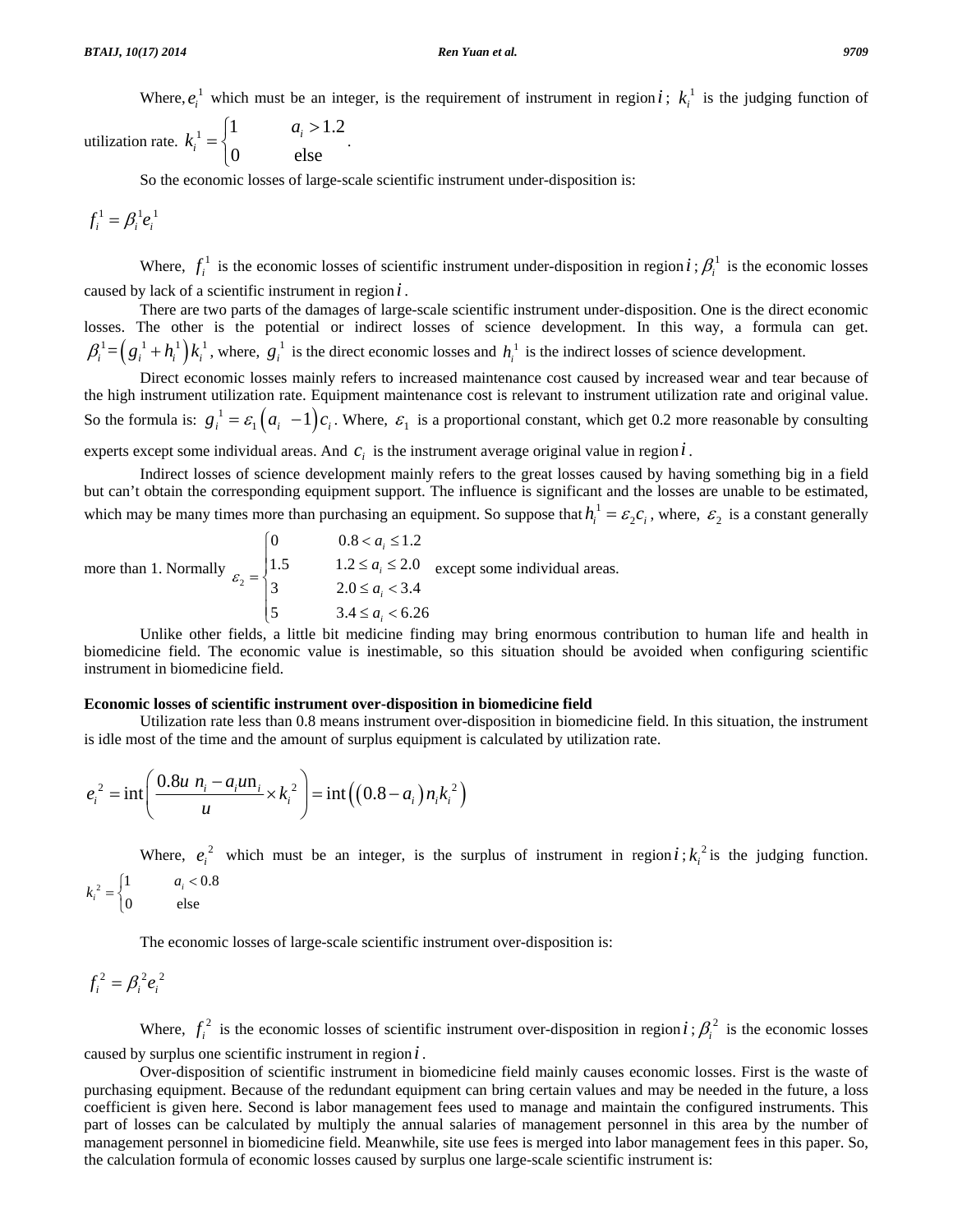$\beta_i^2 = (\varepsilon_3 \gamma c_i + m q_i) k_i^2$ . Where,  $\varepsilon_3$ 0.8  $0.8 < a_i \leq 6.26$ 0.2  $0.5 \le a_i \le 0.8$ 0.5  $0.2 \le a_i < 0.5$ 1  $a_i < 0.2$ *i i i i a a*  $\varepsilon_3 = \begin{cases} 0.5 & 0.2 \le a \end{cases}$ *a*  $\begin{cases} 0 & 0.8 < a_i \leq 0.5 \end{cases}$  $=\begin{cases} 0.2 & 0.5 \le a_i \le 0.8 \\ 0.5 & 0.2 \le a_i < 0.5 \end{cases}$ , in which the maximum utilization rate is 6.26 because of there are 8760  $\overline{a}$  $\begin{cases} 1 & a_i < \end{cases}$ 

hours in a year, and the rated working time is 1400 hours;  $\gamma$  is the depreciation rate of large-scale scientific instrument, which is 0.1 according to Chinese tax law regulating that the depreciation period of general equipment is 10 years; *m*, generally get 2, is the number of management personnel for one large-scale scientific instrument in region  $i$ ;  $q_i$  is the annual salaries of management personnel is region *i* .

Based on the above, the economic losses of irrational scientific instrument allocation in biomedicine field is:

 $f_i = f_i^1 + f_i^2$ .

#### **OPTIMIZATION OF THE SCIENTIFIC INSTRUMENT CONFIGURATION IN BIOMEDICINE FIELD**

 Government must alleviate the scarcity of instrument configuration among various regions mostly when configuring new scientific instruments. So economic losses and sharing distance both need to be considered. This paper construct an economic benefit model based on social force model and calculate the benefit using enumeration method.

#### **Assumptions of instrument configuration**

- **(1)** To optimize the scientific instrument configuration in biomedicine field using social force model, following assumptions are given.
- **(2)** When the instrument utilization rate is under 0.8, the existing instruments are not fully used in this region. So there is no need to configure new equipment in order to avoid more waste.
- **(3)** When the instrument utilization rate is over 1.2, the equipment will no longer be shared.
- **(4)** If the instrument utilization rate is under 1.2 after configuration, the redundant working hours will be equally allocated to the surrounding areas.
- **(5)** Determine the sharing costs of instruments using national unified price.

#### **Social force model of the instrument economic benefits**

 The earliest social force model is put forward by Lewin with the view that the pedestrians' behavior change is caused by a change in social force. Based on Newton dynamics, social force model use expressions of each force to reflect different motivations and effects of pedestrians**[8]**. Social force model, widely used in traffic evacuation simulation field, is quite reasonable on individual behavior modeling because of the overall consideration on effected individual. The model can give a comprehensive description of the effects of individual change to the whole network, so it applies to the optimization of the large-scale scientific instrument configuration in biomedicine field. This paper, taking the reduced economic losses or economic benefits after instrument configuration as a standard, discusses the relief degree of instrument scarcity brought by new large-scale scientific instrument. The social force model is:

$$
F = f_j^0 + \sum_{i \neq j} f_{ji} + \sum_{w} f_{jw}
$$

Where,  $f_j^0$  is driving force;  $f_{ji}$  is interaction force and  $f_{jw}$  is resistance.

Suppose the new instrument is configured in region  $j$ , according to the social force model, the formulas are:

$$
F_j = f_j^0 + \sum_{i \neq j} f_{ij} - f_{0j}, F_{ji} = f_{ji}^0 - f_{ij} - f_{ji0}
$$

Where,  $F_i$  is the economic benefits of region *j* after configuring new scientific instrument in region *j* and  $F_{ji}$  is economic benefits of region *i* after configuring new scientific instrument in region *j* .

 $f_j^0$  is the economic benefits of region *j* brought by alleviating the instrument scarcity after configuring new scientific instrument in region  $j$ ;  $f_{ji}^0$  is the economic benefits of region *i* brought by alleviating the instrument scarcity after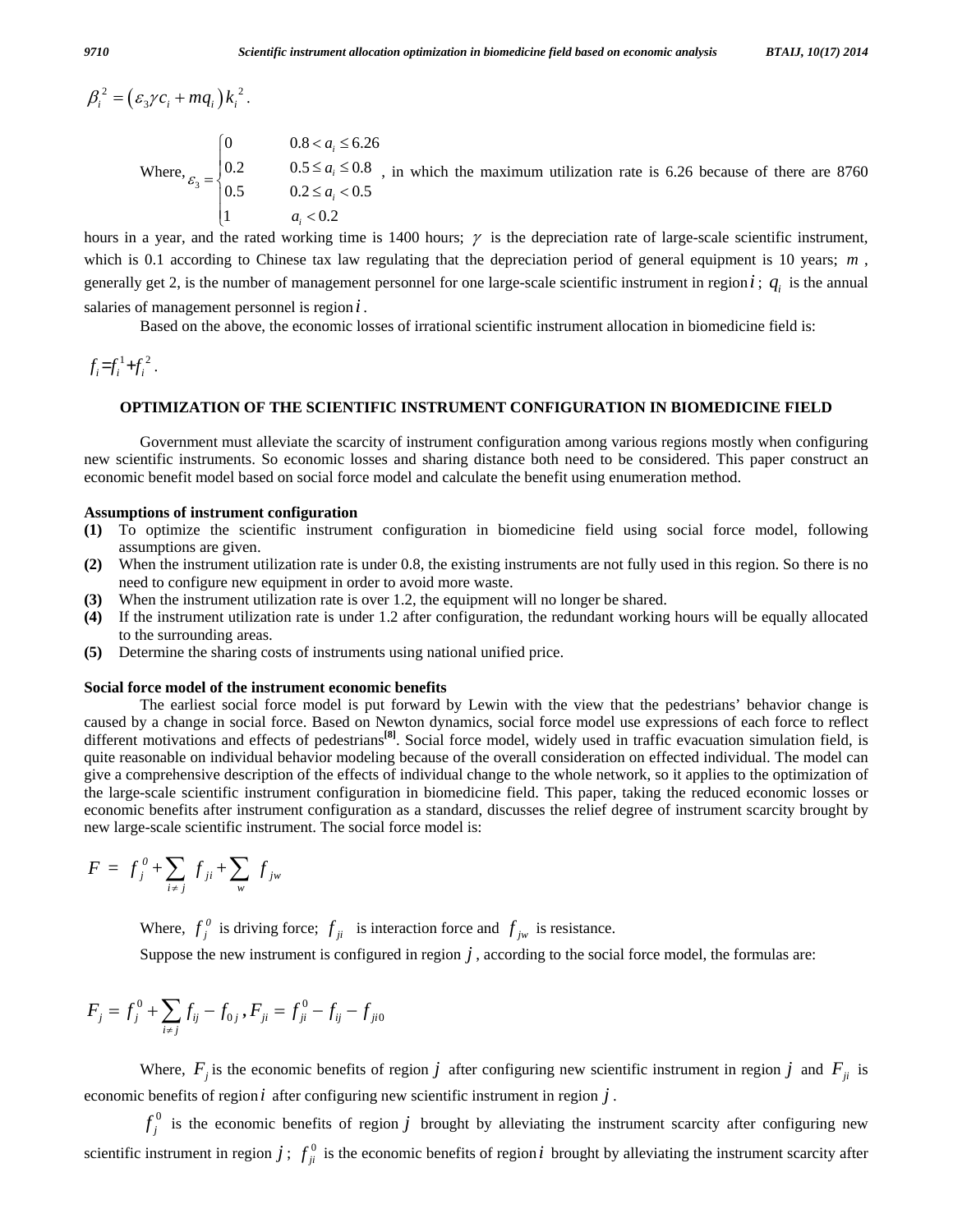sharing instrument from region *j*. The formulas are:  $f_j^0 = \frac{u - b_0}{u} \times \beta_j^1$  and  $f_{ji}^0 = \frac{b_0}{xu} \times \beta_i^1 \times k$ . Where,  $b_0$  is the effective working hours that can be shared after configuration.  $b_0 = \begin{cases} 1.2u(n+1) - a, u(n+1) \end{cases}$ '  $a_0 = \left\{ 1.2u(n+1) - a_i u(n+1) \right\}$   $a_j > 1.2, a_1$ 1400  $0.8 \le a_i \le 1.2, a_i < 1.2$  $1.2u(n+1)-a,u(n+1)$   $a_i > 1.2, a_i < 1.2$  $j = 1.2, u_j$  $a_j u (n+1)$   $a_j > 1.2, a_j$  $u = 1400$   $0.8 \le a_i \le 1.2, a$  $b_0 = \{1.2u(n+1) - a, u(n+1) \}$   $a_i > 1.2, a$  $=\begin{cases} u = 1400 & 0.8 \le a_j \le 1.2, a_j   
 1.2u(n+1)-a_ju(n+1) & a_j > 1.2, a_j < 1.2 \end{cases}$  $\overline{a}$ , in this formula,

 $a'_{j}$  is the instrument utilization rate in region *j* when configuring one scientific instrument.  $a'_{j} = \frac{a_{j}m}{(n+1)u} = \frac{a_{j}n}{(n+1)u}$  $\frac{a_j a n}{(a+1)} = \frac{a_j}{(a+1)}$  $a_j = \frac{a_j u n}{(n+1)u} = \frac{a_j n}{(n+1)}$ . *x* is the

*else*

0

 $\overline{I}$ 

number of regions whose instrument utilization rate is over 1.2 except region *j* and  $=\begin{cases} 1 & a_i > 1.2 \\ 0 & a_i > 1.2 \end{cases}$ 0 *k*  $\overline{a}$ 

 $f_{ij}$  is the economic benefits in region *j* because of the sharing of region *i*.

 $f_{0j}$  is the economic losses in region  $j$  after configuration. It mainly contains equipment management and repair costs, so  $f_{0j} = mq_i k$ .  $f_{ji0}$  is the travel expenses of region *i* when sharing instrument from region *j*.  $f_{ji0} = zk(\eta D + L_{ij}) = zk(\eta int(\frac{b_0}{8x}) + L_{ij})$  $\left(\eta D + L_{ij}\right) = z\kappa \left(\eta \operatorname{int}(\frac{\delta}{8x})\right)$  $= zk(\eta D + L_{ij}) = zk(\eta int(\frac{b_0}{8x}) + L_{ij}),$  in which, *z* is the number of travel people, *D* is travel days,  $\eta$  is travel

allowance per day and  $L_{ii}$  is the traffic expense between region *i* and region *j*.

Last, if configure new instrument in region  $\dot{j}$ , the economic benefits is:

$$
F^J = F_j + \sum_{i \neq j} F_{ji} .
$$

#### **Optimizing the configuration schemes using enumeration method**

Based on the economic benefit model above, the objective function is:  $\max F^{J} = F_{j} + \sum F_{ji}$  $i \neq j$  $F^J = F_i + \sum F$  $= F_j + \sum_{i \neq j} F_{ji}$ . Using

enumeration method, place the instrument in each area one by one and choose the maximum economic benefits to configure.

#### **SAMPLE ANALYSIS**

#### **Brief introduction of the biomedicine field instrument configuration in the Middle East**

 According to the survey on Chinese large-scale scientific instrument carried by national science and technology infrastructure center, this paper choose 12 adjacent provincial regions in the Middle East for researching. In research areas, the set number of instruments, whose original value is over  $\text{\textless}=500,000$ , is 5869 with  $\text{\textless}=17,430,000$  total original value and 0.99 utilization rate. The condition of 12 provincial regions' instrument configuration is as TABLE 1.

|  |  |  | TABLE 1 : The condition of selected regions' instrument configuration |
|--|--|--|-----------------------------------------------------------------------|
|  |  |  |                                                                       |

| <b>Regio</b><br>$\mathbf n$ | <b>Instrument original</b><br>$value($ $\yen$ $)$ | Average original<br>$value($ $\yen$ $)$ | Set number of<br>instrument | <b>Utilizati</b><br>on rate | <b>Demand</b><br>(Surplus)<br>number(set) |
|-----------------------------|---------------------------------------------------|-----------------------------------------|-----------------------------|-----------------------------|-------------------------------------------|
|                             | 318478501.7                                       | 1037389                                 | 307                         | 0.72                        | (26)<br>$\overline{0}$                    |
| $\overline{2}$              | 508102126.1                                       | 1302826                                 | 390                         | 1.18                        | (0)<br>$\overline{0}$                     |
| 3                           | 1787344195                                        | 1448415                                 | 1234                        | 1.02                        | (0)<br>$\overline{0}$                     |
| $\overline{4}$              | 107085077.2                                       | 1115470                                 | 96                          | 0.84                        | (0)<br>$\overline{0}$                     |
| 5                           | 427182548                                         | 1520223                                 | 281                         | 1.18                        | (0)<br>$\overline{0}$                     |
| 6                           | 11064422.77                                       | 851109.4                                | 13                          | 0.28                        | (7)<br>$\overline{0}$                     |
| 7                           | 73642878.23                                       | 1067288                                 | 69                          | 1.25                        | 3(0)                                      |
| 8                           | 995255029.6                                       | 1261413                                 | 789                         | 1.17                        | (0)<br>$\overline{0}$                     |
| 9                           | 223638917                                         | 1256398                                 | 178                         | 1.27                        | (0)<br>12                                 |
| 10                          | 206479336.5                                       | 1229044                                 | 168                         | 0.70                        | 0(17)                                     |
| 11                          | 151805034.2                                       | 1150038                                 | 132                         | 0.58                        | 0(28)                                     |
| 12                          | 3296747594                                        | 1490392                                 | 2212                        | 0.91                        | (0)<br>$\overline{0}$                     |

*else*

.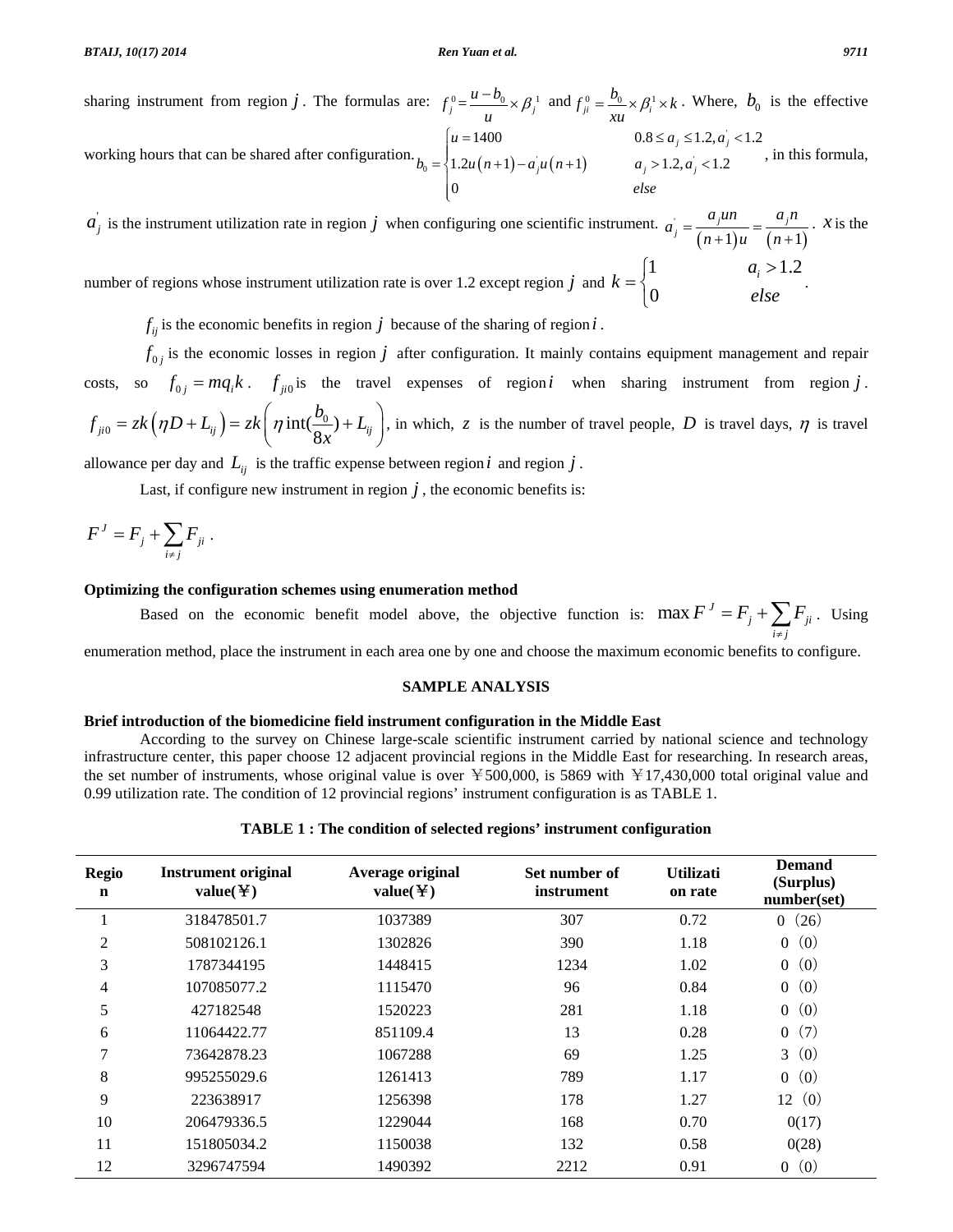### **Economic analysis of the biomedicine field instrument configuration in the middle east**

 The selected regions as a whole have a reasonable disposition and have no economic losses according to the economic analysis model since the instrument utilization rate is 0.99. But among the 12 regions, only 6 have the reasonable disposition. Instrument utilization rates in 2 regions are over 1.2, in 4 regions are under 0.8 and in No.6 region is only 0.28. So the selected regions' instrument configuration is not reasonable. The under-disposition regions are No.7 and No.9 and the over-disposition regions are No.1, No.6, No.10 and No.11.

The economic losses brought by under-disposition in the selected regions are:

$$
f^{1} = f_{7}^{1} + f_{9}^{1}.
$$
  
\n
$$
f_{7}^{1} = \beta_{7}^{1} e_{7}^{1} = (\varepsilon_{1}(a_{7} - 1)c_{7} + \varepsilon_{2}c_{7})k_{7}^{1} e_{7}^{1} = (0.2(1.25 - 1) \times 1067288 + 1.5 \times 1067288) \times 1 \times 3
$$
  
\n=  $\yen 4,962,889$   
\n
$$
f_{9}^{1} = \beta_{9}^{1} e_{9}^{1} = (\varepsilon_{1}(a_{9} - 1)c_{9} + \varepsilon_{2}c_{9})k_{9}^{1} e_{9}^{1}
$$
  
\n=  $(0.2(1.27 - 1) \times 1256398 + 1.5 \times 1256398) \times 1 \times 12$   
\n=  $\yen 23,429,310$   
\n
$$
f^{1} = f_{7}^{1} + f_{9}^{1} = \yen 28,392,199
$$

The economic losses brought by over-disposition in the selected regions are:  $f^2 = f_1^2 + f_6^2 + f_{10}^2 + f_{11}^2$ . The investigation shows that the minimum wage of the 4 regions are  $\text{\yen}18,000$ ,  $\text{\yen}144,000$ ,  $\text{\yen}144,000$  and  $\text{\yen}15,840$ .

$$
f_1^2 = \beta_1^2 e_1^2 = (\varepsilon_3 \gamma c_1 + m q_1) k_1^2 e_1^2
$$
  
= (0.2×0.1×1037389 + 2×18000)×1×26  
=  $\yen 1,475,442$   

$$
f_6^2 = \beta_6^2 e_6^2 = (\varepsilon_3 \gamma c_6 + m q_6) k_6^2 e_6^2
$$
  
= (0.5×0.1×851109.4 + 2×14400)×1×7  
=  $\yen 499,488$   

$$
f_{10}^2 = \beta_{10}^2 e_{10}^2 = (\varepsilon_3 \gamma c_{10} + m q_{10}) k_{10}^2 e_{10}^2
$$
  
= (0.2×0.1×1229044 + 2×14400)×1×17  
=  $\yen 907,475$   

$$
f_{11}^2 = \beta_{11}^2 e_{11}^2 = (\varepsilon_3 \gamma c_{11} + m q_{11}) k_{11}^2 e_{11}^2
$$
  
= (0.2×0.1×1150038 + 2×15840)×1×28  
=  $\yen 1,531,061$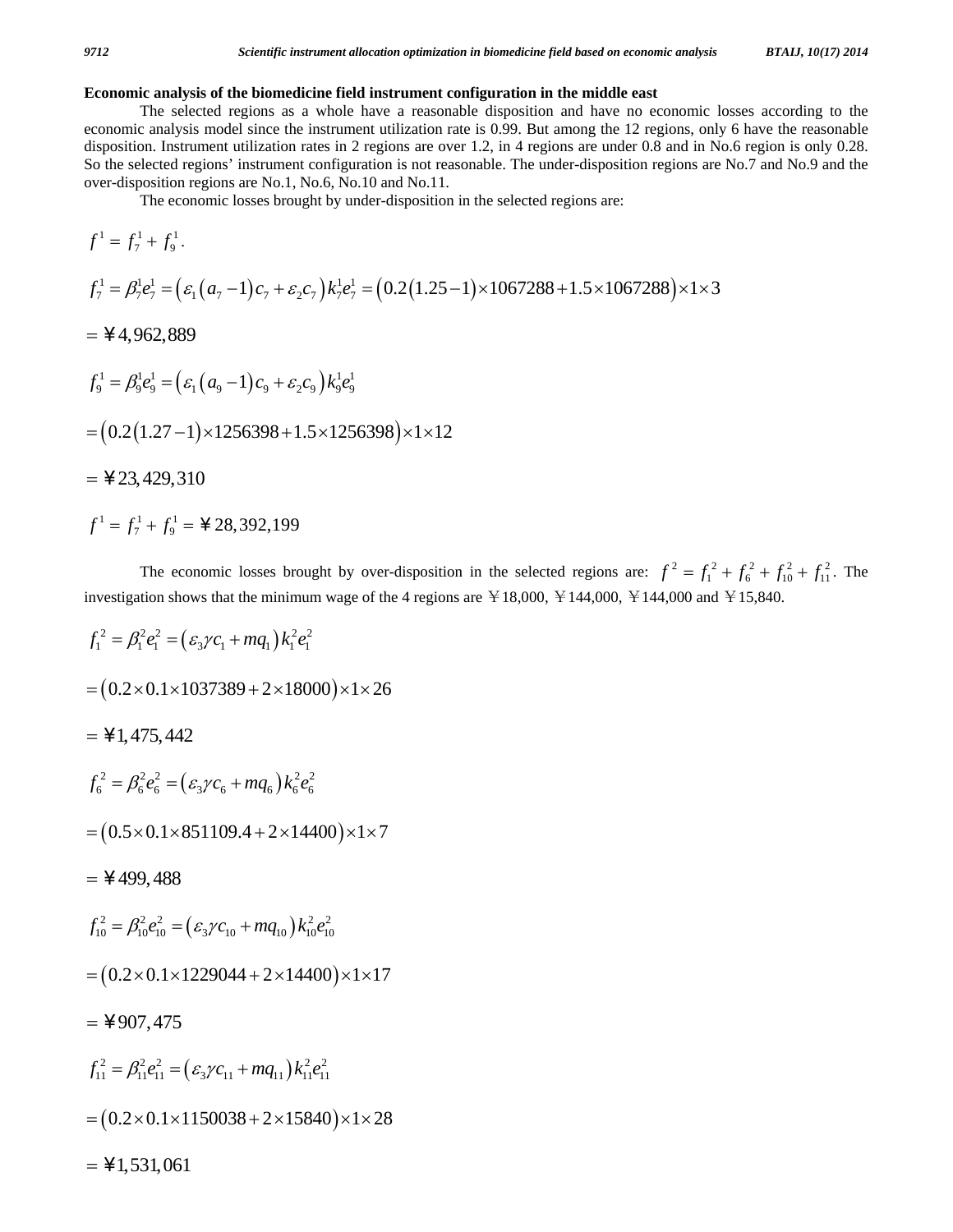$$
f^{2} = f_{1}^{2} + f_{6}^{2} + f_{10}^{2} + f_{11}^{2} =
$$
 **4**4413,466

The economic losses because of the unreasonable instrument configuration in the selected regions are:

 $f = f^{1} + f^{2} = 432,805,665$ 

### **Optimization scheme of the biomedicine field instrument configuration in the Middle East**

 The country decides to configure one instrument in 8 of the 12 selected regions according to the existing configuration condition. Traffic expense between the 8 regions and daily travel allowance to each region are shown in TABLE 2.

| <b>Region</b> |          |          |          |                |          |          |          |                |                                                       |                                                        |
|---------------|----------|----------|----------|----------------|----------|----------|----------|----------------|-------------------------------------------------------|--------------------------------------------------------|
|               | 2        | 3        | 4        | 5              | 7        | 8        | 9        | 12             | Daily<br>travel allowance $(\frac{\gamma}{\epsilon})$ | Minimum annual salary<br>$\left( \mathbf{\Psi}\right)$ |
| <b>Region</b> |          |          |          |                |          |          |          |                |                                                       |                                                        |
| 2             | $\theta$ | 1033     | 328      | 532            | 613      | 809      | 755      | 109            | 300                                                   | 20160                                                  |
| 3             | 1033     | $\Omega$ | 643      | 1036           | 380      | 279      | 410      | 1106           | 400                                                   | 19440                                                  |
| 4             | 328      | 643      | $\Omega$ | 430            | 678      | 559      | 527      | 388            | 200                                                   | 15480                                                  |
| 5             | 532      | 1036     | 430      | $\overline{0}$ | 643      | 797      | 765      | 628            | 300                                                   | 18000                                                  |
| 7             | 613      | 380      | 678      | 643            | $\Omega$ | 296      | 252      | 613            | 200                                                   | 14760                                                  |
| 8             | 809      | 279      | 559      | 797            | 296      | $\Omega$ | 121      | 887            | 300                                                   | 15840                                                  |
| 9             | 755      | 410      | 527      | 765            | 252      | 121      | $\Omega$ | 855            | 200                                                   | 15120                                                  |
| 12            | 109      | 1106     | 388      | 628            | 613      | 887      | 855      | $\overline{0}$ | 400                                                   | 18720                                                  |

**TABLE 2 : Traffic expense, allowance and the minimum annual salary in the 8 regions** 

If the instrument is configured at No.2 region, the instrument utilization rate is:

$$
a_2' = \frac{a_2 n}{(n+1)} = \frac{1.18 \times 390}{(390+1)} = 1.177, \quad b_0 = 1400, \quad f_j^0 = 0,
$$

 $f_{02} = mq_2 = 2 \times 20160 = 40,320$ 

$$
F_2 = f_2^0 + \sum_{i \neq j} F_{ji} - f_{02} = \sum_{i \neq j} F_{ji} - 40320
$$

$$
F_{23} = F_{24} = F_{25} = F_{28} = F_{2,12} = 0
$$

$$
F_{27} = f_{27}^0 - f_{72} - f_{270} = \frac{b_0}{2 \times u} \beta_7^1 - f_{72} - zk \left( \eta D + L_{ij} \right)
$$
  
= 
$$
\frac{1400}{2 \times 1400} \times 1654296.40 - f_{72} - 3 \times 1 \left( 300 \times \text{int} \left( \frac{1400}{2 \times 8} \right) + 613 \right)
$$
  
= 746109.2 - f<sub>72</sub>

$$
F_{29} = f_{29}^0 - f_{92} - f_{290} = \frac{b_0}{2 \times u} \beta_9^1 - f_{92} - zk \left( \eta D + L_{ij} \right)
$$
  
= 
$$
\frac{1400}{2 \times 1400} \times 1952442.49 - f_{92} - 3 \times 1 \left( 200 \times \text{int} \left( \frac{1400}{2 \times 8} \right) + 755 \right)
$$
  
= 921156.2 - f<sub>92</sub>